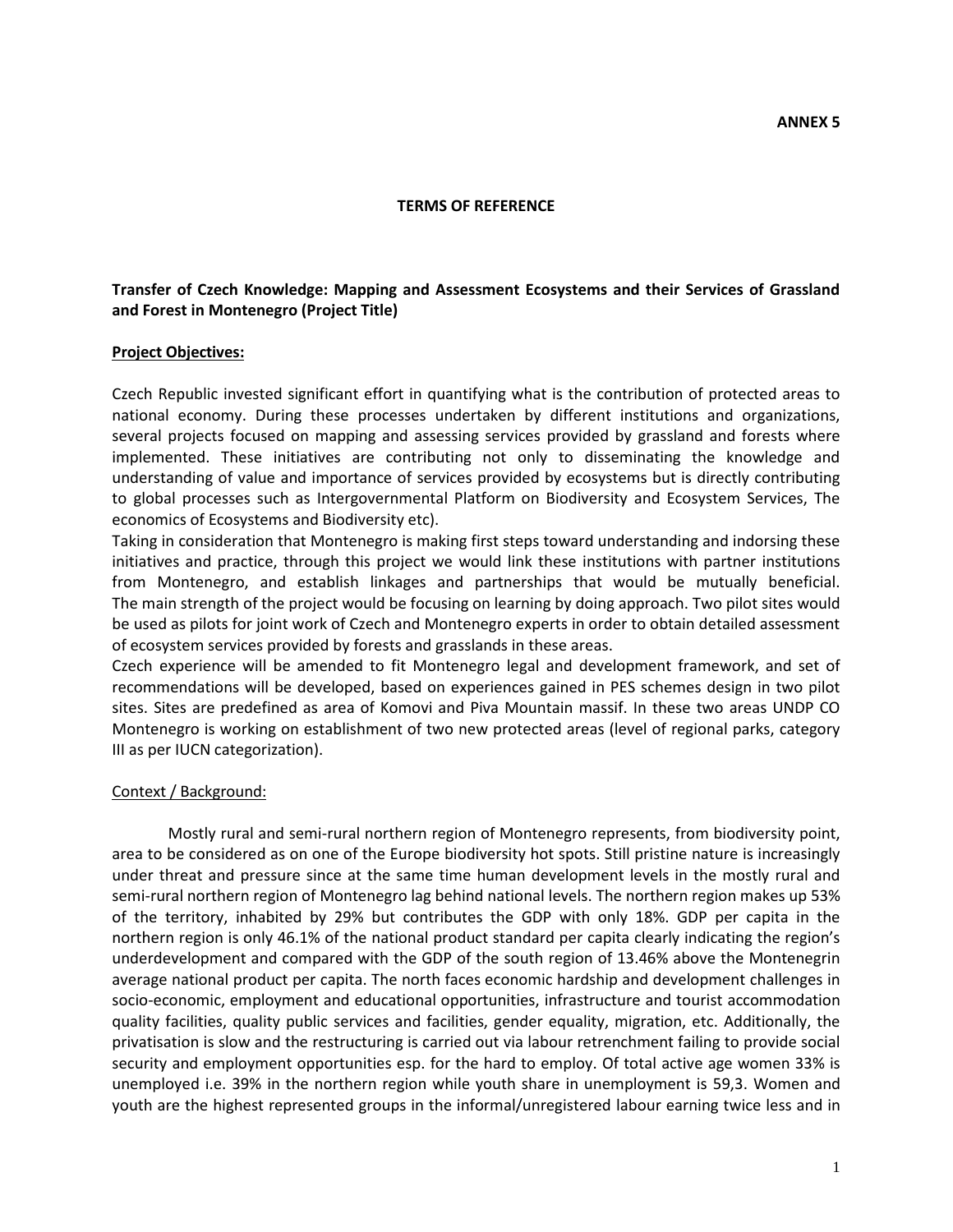formal sector 20-30% less than man. Similarly, youth is one of the most excluded groups from the business while indicative is that only 20-23% of total SME's are based in the northern region.

Aside of investment shortage, entrepreneurship in the north is underdeveloped being an economic activity in its development only in the recent years. The regional development strategies, launched at central level, accompanied by constructive endeavors to reduce disparities between the country's regions have had a limited impact. The North benefits from a multicultural and multiethnic environment but this is also a challenge in terms of equal opportunities and social inclusion.

In parallel research shows [\(The Economic Value of Protected Areas in Montenegro;](http://www.undp.org.me/ee/projects/GEF/Catalyzing%20financial%20sustainability%20of%20the%20protected%20areas%20system%20in%20Montenegro%20(PAF)/index.html) UNDP study financed by GEF/UNDP project: Catalyzing Financial Sustainability of Protected Areas in Montenegro) that the value of recreational activities and other uses of PA lands (mainly situated in North part of the country) and resources, water supply services and watershed/flood protection services is estimated at just under €68 million in 2010.

Only in 2010, just under a half of PA values accrued to the general public (worth more than  $\epsilon$ 32 million), more than a third generated earnings and cost savings to businesses and industries (€25 million), and around 15% earned revenues for the government (€11 million). PA goods and services supported the output of many different sectors of the economy, including tourism, energy, water, agriculture, and infrastructure and disaster risk reduction.

Despite the economic facts and benefits presented above incidence of human poverty in Northern Part of Montenegro is much higher and there is continued economic migration out of the region. The official poverty rate in the northern region is 10,3% (45.2% of the poor in Montenegro) i.e. the poverty rate is twice as high as the national average. The economic crisis has been decrease the investment in the region, increasing pressure on natural resources by local population. This is likely to undermine the quality and effectiveness of ecosystem services that are the basis for development and growth in the North. Years of illegal activities (poaching, logging, illegal building, uncontrolled forest products usage), disregard for pasture preservation etc. are leading to abandonment of traditional ways of resource usage, damaging sensitive and valuable systems and they capacity to provide services. This means that intuitive understanding of ecosystem services existing up to date, and more traditional usage of available resources (proved to be less damaging and more nature friendly than not) are being replaced by practices more oriented toward more intensive exploitation. This means that in many cases short term gain is providing long term damage, while services provided by ecosystems remains unaccounted for, although choosing to "invest in natural capital" implies a considerably higher level of public investment than continuing "business as usual", these expenditures are far outweighed by the economic benefits generated. Net benefits will more than double over the next 25 years, and PAs will generate a total return of almost €29 per €1 of public funds invested.

Concept of payments for ecosystem services (PES) can be traced back few decades, it is still a new instrument, and experience in this matter is almost inexistent in Montenegro. Although globally, PES is being introduced in more sectors (agriculture, water supply, carbon sequestration, biodiversity conservation, etc.) and in relation to more and more ecosystems (surface water, groundwater, forest, etc.) no similar initiative exists in Montenegro.

When considering nature protection the 'Spatial Plan of Montenegro until 2020' (2008), the 'National Strategy of Sustainable Development of Montenegro' (NSSD, 2007) and the 'Biodiversity Strategy and Action Plan' (NBSAP, 2009) establishes optimistic targets for the expansion of protected area system. The NSSD for example envisages an 'increase (of the PAS) to 10% of the territory, and protect(ion) (of) at least 10% of the coastal zone by 2009'. The NSSD, Spatial Plan and the 'Spatial Plan of the Special Purpose Area Public Maritime Domain' (2007) identify the following priority areas that would enable the country to achieve (and even surpass) this objective: (i) establishment of 2 new national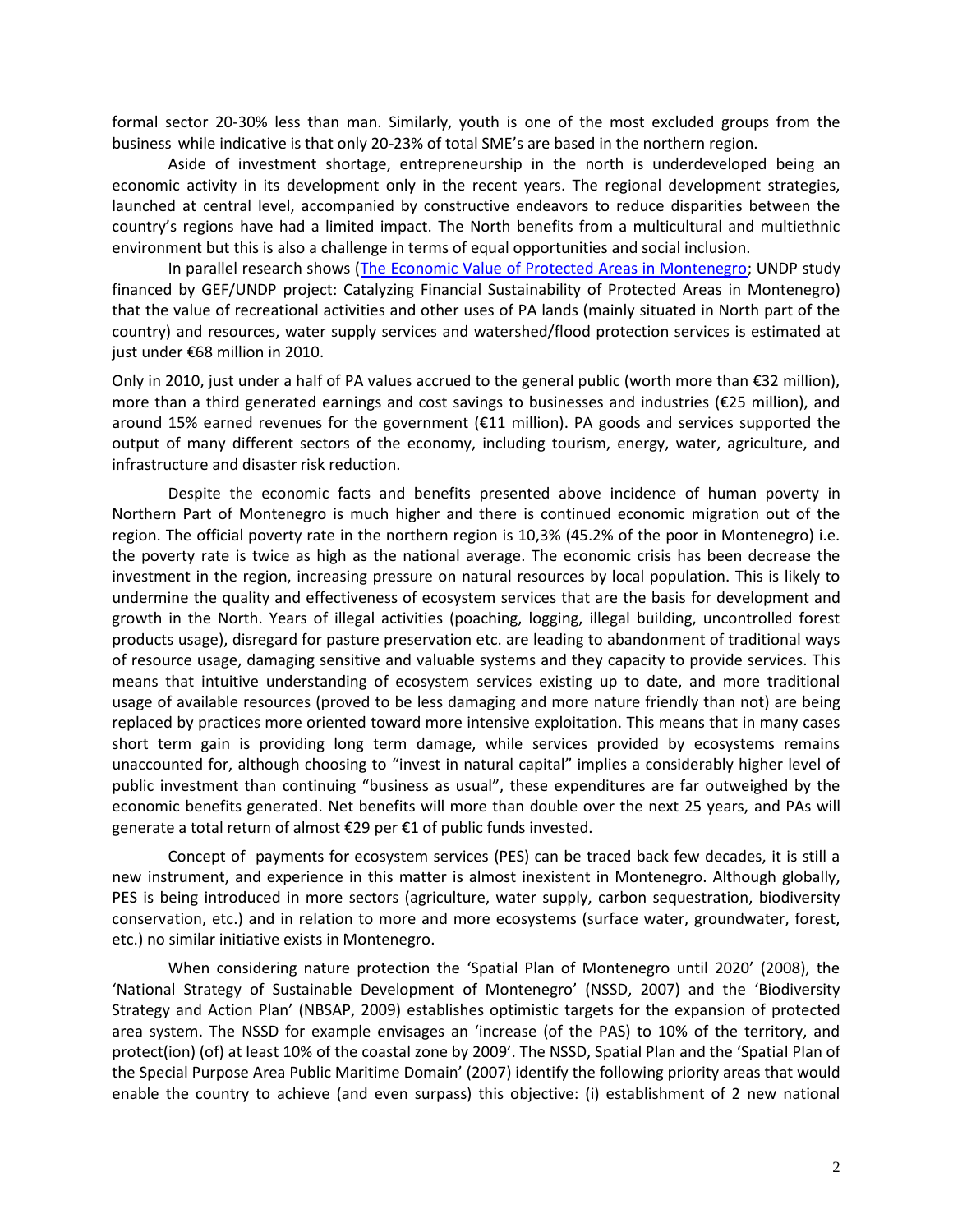parks (Prokletije and Orjen); (ii) expansion of Durmitor national park to link it to proposed regional parks and to Sutjeska National Park in Bosnia and Herzegovina; (iii) 6 regional parks (Komovi, Bioc-Maglic-Volujak (Piva Regional Park), Ljubisnja, Sinjajevina, Rumija and Turjak-Hajla); (iv) coastal zone protected areas ( Solila, Sasko Lake/Knete/Ada Bojana and Buljarica); and (v) 3 marine protected areas (Platamuni cliffs, Old Ulcinj-Ulcinj and Katici islands-Dubovica) and (vi) a number of monuments of nature. The NBSAP reinforces the above priorities and proposes a larger set of sites for protection, in particular for the categories of monuments of nature and areas of exceptional natural values. A rough estimation of all the areas considered for protection in the NBSAP comes to around 27% of the national territory.

UNDP Montenegro through the two GEF funded projects aiming at strengthening protected areas (PA) system in Montenegro, undertook activities to address the need for capacity building to plan and manage modern PA system, as identified in several national strategies (National training strategy, National Biodiversity Strategy with the Action Plan for the period 2010 – 2015). The project ,,Strengthening protected areas system in Montenegro" has the objective of 'developing the capacity in protected area institutions to design, plan and manage a more representative system of protected areas'. One of the main project components is to, by working directly with the key stakeholder groups and local communities establish the first Regional/Nature Parks in Montenegro in the Komovi and Piva region.

UNDP in cooperation with partner organization will focus on an economic valuation of the protected area system in order to support the case for sustained public investment in protected area establishment and management. The goal is to provide information and data analysis which can be used to make a strong economic and development case to public sector decision-makers for investing in biodiversity and ecosystem conservation and sustainable use through the national PA system. Existing legislation and institutional framework should be more effective in executing duties and obligations in the area of biodiversity. Although the existing legal framework for environmental protection in Montenegro has been harmonized in many areas or is in the process of revision and harmonization with the EU requirements, these regulations are by inertia still poorly observed and implemented in practice.

The need to provide professional upgrading of the existing staff and employment to the new staff was identified in several areas of protection of biodiversity. Placing under protection and management of new protected areas of nature still represents a challenge. In order to facilitate process of professional upgrading of the existing staff and employment to the new staff with specific knowledge in PA management UNDP facilitated establishment of vocational training for park rangers with a goal to line these services with international standards. Educational courses at university level focusing on protected areas management enrolled and delivered of first generation of Master of Science level students under the course "Protected area management and rural development". This means that in forthcoming period we will have professionals educated in accordance with high standards ready to contribute to improvement of management of Montenegro parks/protected areas.

#### **Expected Output/Outcome:**

Unlike grasslands or forestry goods such as timber, grass, herbs, forests products etc ecosystem services are far less tangible and cannot easily be marketed and priced. For this reason, most ecosystem services are inadequately paid for and therefore inadequately provided. Those who own or control these areas do not benefit fully from the value of these ecosystem services and therefore there is a lack of incentives to maintain them fully intact.

UNDP CO Montenegro is seeking opportunity and support in transferring experience from Czech Republic in: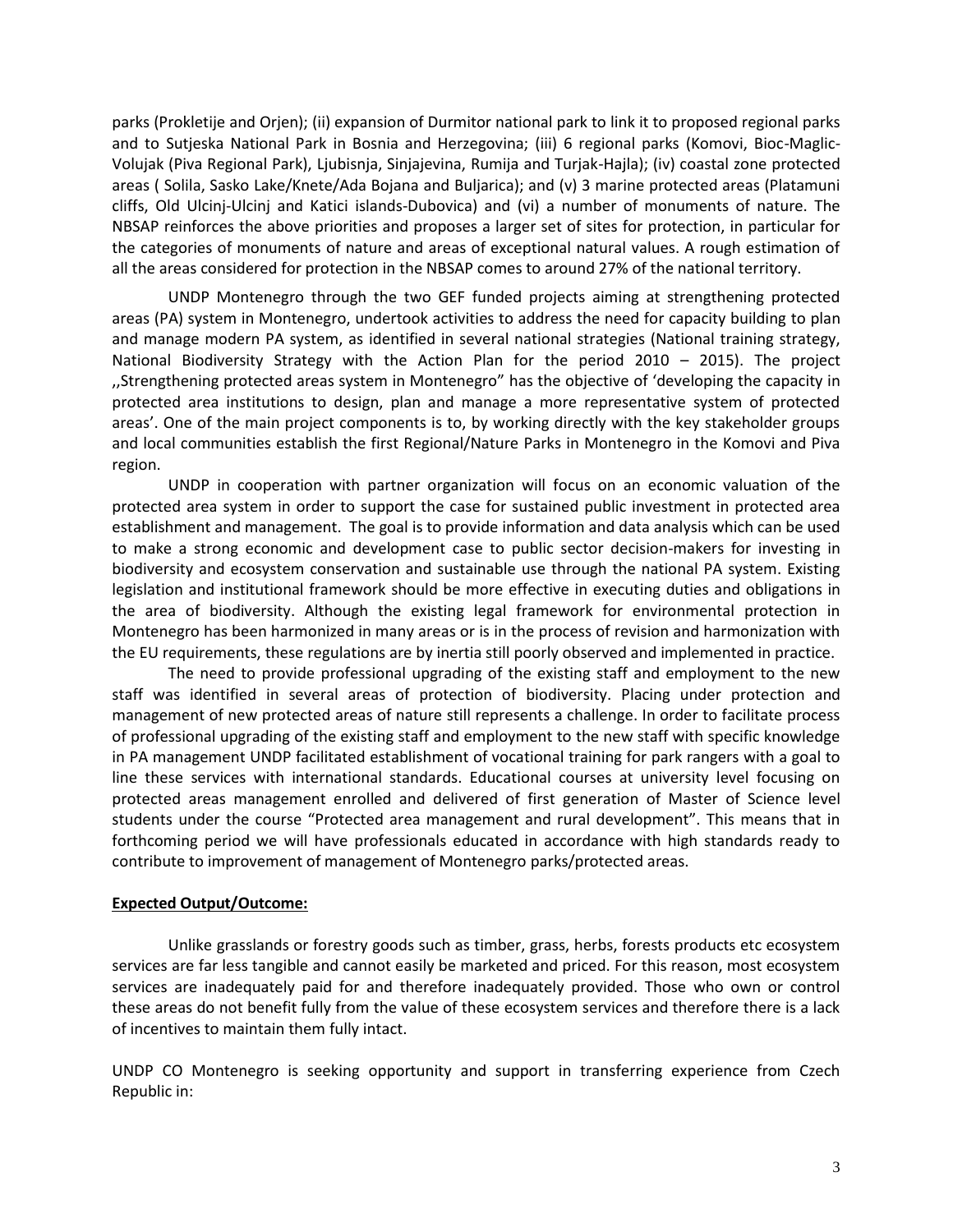**a) Inform responsible parties for policy making and policy implementation in policy areas dependent** 

**on ecosystems and their services (e.g. contribution of protected areas to ecosystem services, priority setting for ecosystem restoration), territorial cohesion, agriculture, forestry.**

This will be done by:

- reviewing regional and global practice in equivalent local PES schemes establishment, and documenting best practice and lessons learnt during similar processes in Czech Republic provide guidelines on processes and benefits from developing and using PES schemes.
- Organizing stakeholder workshops to allow for broader participation and engagement. Two thematic workshops (grasslands and forests) will be organized to allow for more in-depth discussion with different sectors and stakeholders.
- Working Group on Mapping and Assessment on Ecosystems and their Services will be formed by representatives from Montenegro institutions (line ministries, public and private sector, NGO sector)

Expected output:

| Deliverable 1. | documenting best practice and lessons learnt during similar processes |  |  |  |
|----------------|-----------------------------------------------------------------------|--|--|--|
|                | in Czech Republic provide guidelines on processes and benefits from   |  |  |  |
|                | developing and using PES schemes                                      |  |  |  |
| Deliverable 2. | provide guidelines on processes and benefits from developing and      |  |  |  |
|                | using PES schemes                                                     |  |  |  |
| Deliverable 3. | Organize 2 workshops presenting relevant experience in development    |  |  |  |
|                | and establishment of PES schemes in the Montenegro context.           |  |  |  |

# **b) Piloting Mapping and Assessment Ecosystems and their services of Grassland and Forest in area of Piva and Komovi;**

The study will focus on grasslands and forests due to their importance in the context of Europe from the perspective of economy as well as due to existing long tradition in use and management of these systems. The goal is to: develop a habitat-based ecosystem services assessment, assess ecosystem services provided by grasslands/forests, support ongoing ecosystem assessments (European level, MA follow-up, TEEB), test methodologies and techniques for a national-wide ecosystem assessment, mapping of integrated assessment of specific services delivered by a socio-ecological system

| Deliverable 4. | develop a habitat-based ecosystem services assessment, assess      |  |  |
|----------------|--------------------------------------------------------------------|--|--|
|                | ecosystem services provided by grasslands/forests, support ongoing |  |  |
|                | ecosystem assessments (European level, MA follow-up, TEEB), test   |  |  |
|                | methodologies and techniques for a national-wide ecosystem         |  |  |
|                | assessment, mapping of integrated assessment of specific services  |  |  |
|                | delivered by a socio-ecological system                             |  |  |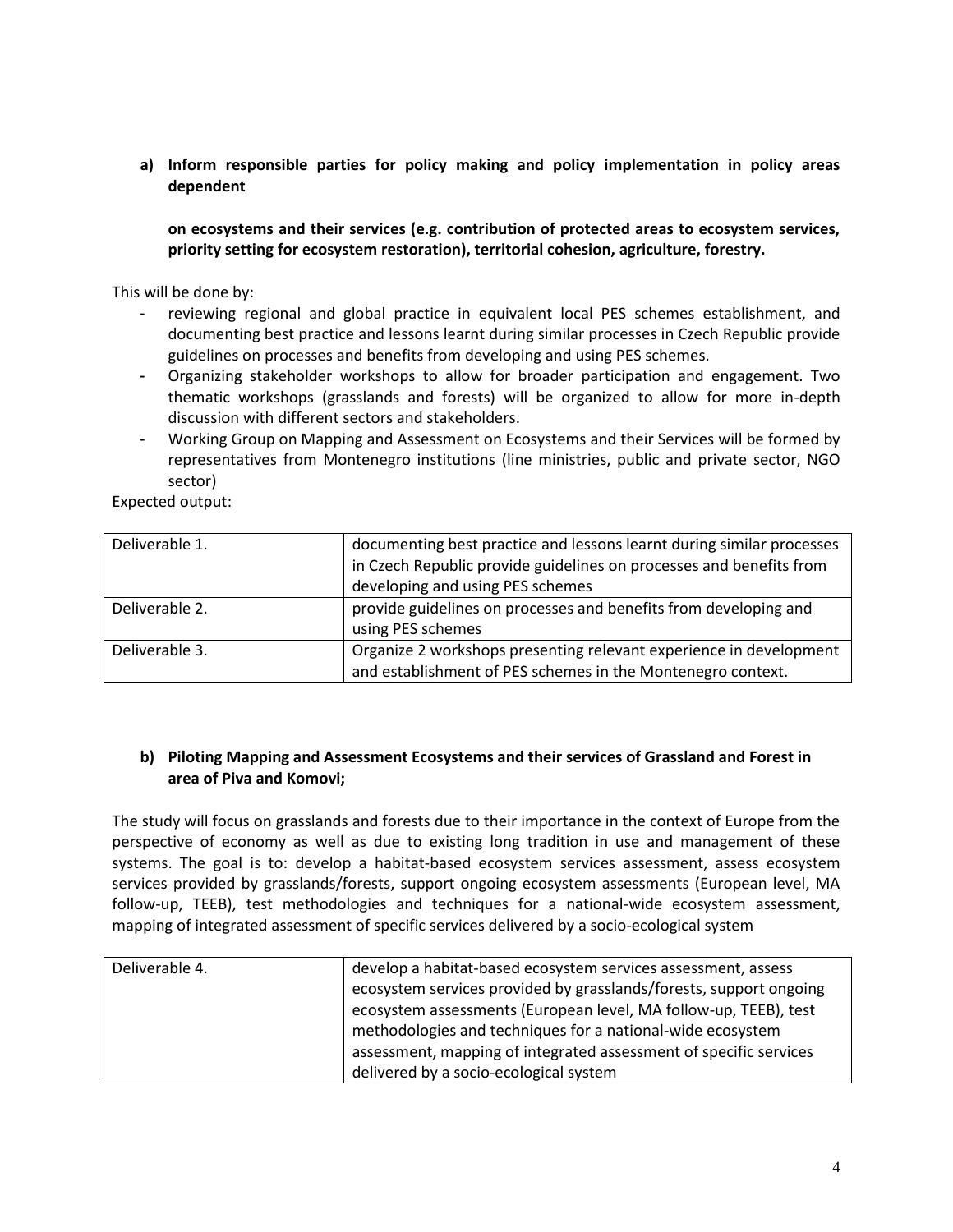# **c) Contribute to the assessment of the economic value of ecosystem services, and promote the integration of these values into accounting and reporting systems at local level;**

This activity is designed to test the feasibility of capturing a revenue stream for an ecosystem service (grassland or forest) provided by the two Regional parks to beneficiaries. The goal is to create a mechanism within municipality to collect more revenues from forestry and grasslands. Establishing this fiduciary relationship also has the potential to enhance the perceived value of the park with local residents and businesses, and may encourage a more responsible relationship between the park and its neighboring communities. This pilot, if successful, could then provide an example of what could be possible elsewhere in Montenegro where ecosystem services are neither recognized by the marketplace nor by many decision-makers, and are thus undervalued and their management underfunded.



| Deliverable 5. | feasibility analysis of capturing a revenue stream for an ecosystem     |
|----------------|-------------------------------------------------------------------------|
|                | service (grassland or forest) provided by the two Regional parks to     |
|                | beneficiaries. The goal is to create a mechanism within municipality to |
|                | collect more revenues from forestry and grasslands. Establishing this   |
|                | fiduciary relationship also has the potential to enhance the perceived  |
|                | value of the park with local residents and businesses, and may          |
|                | encourage a more responsible relationship between the park and its      |
|                | neighboring communities.                                                |

**d) Facilitate information exchange between practitioners in Czech Republic and Montenegro (study tour)**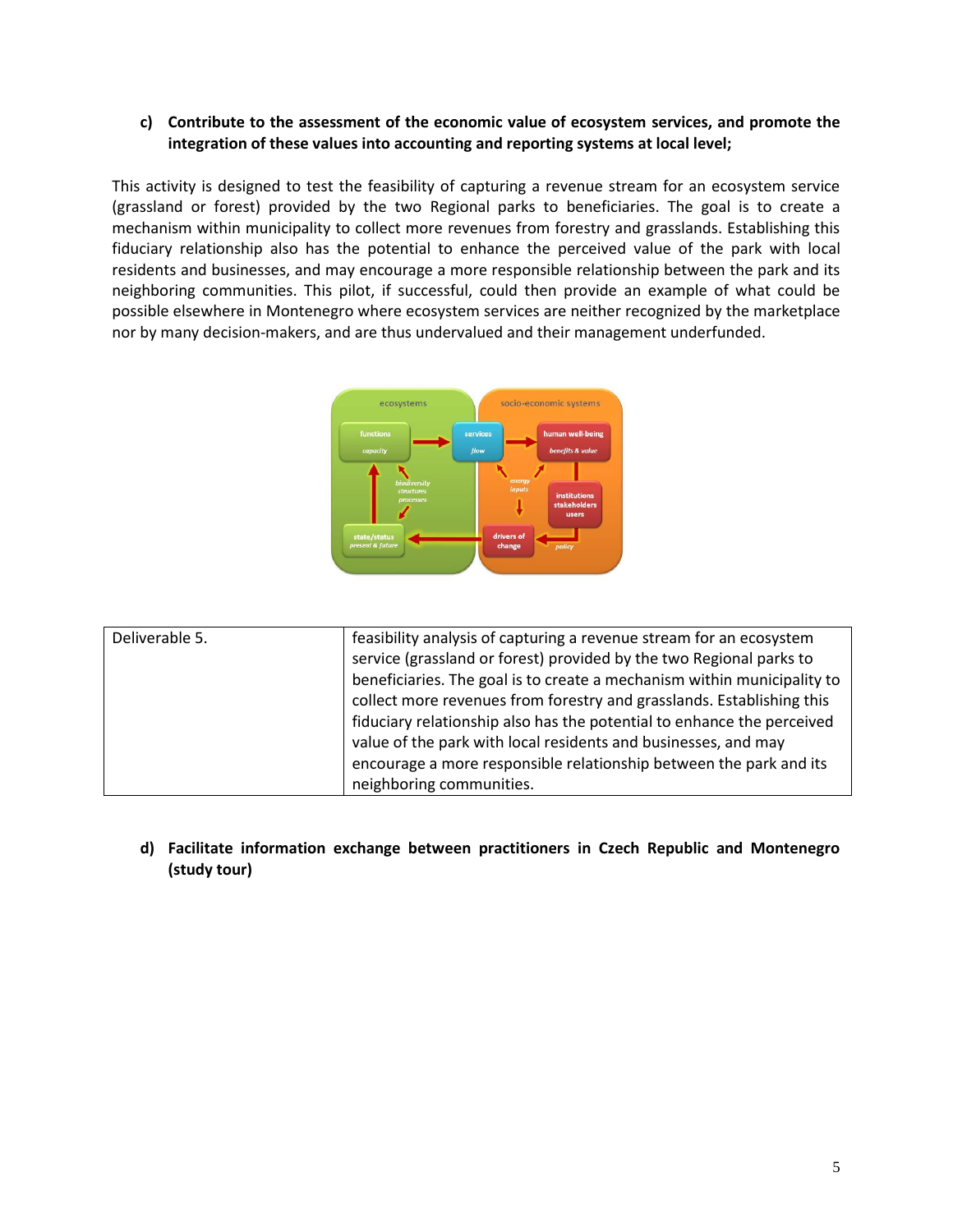The activity is planned as a way to advance research, training and programme development in fields of development and design of PES by building networks and encouraging cooperation through the transfer of knowledge between countries. Exchange study tour would be organized for 9 Montenegro representatives for 5 days of programme, preferably in May 2014.

| Deliverable 6. | Study tour to Czech Republic would be organized for Montenegro |  |  |  |
|----------------|----------------------------------------------------------------|--|--|--|
|                | representatives                                                |  |  |  |

# Study Tour

Develop a plan for the Study Tour in Czech Republic, including the study goals and expected results, agenda, list of entities to be met, basic information on the visits, sites, etc.

- Facilitate and provide the logistic of the study tour including identifying and booking suitable accommodation, organizing local transportation services, interpretation, communication, meeting rooms/facilities, etc.

- Organize all meetings during the study tour, including one orientation/introductory meeting for participants at the beginning of the study tour, follow the agreed agenda to the point and conclude with a debriefing meeting.

- Prepare a Study Tour Report covering the topics discussed and institutions visited.

# **e) Documenting lessons learned and recommendation preparation.**

With the purpose of securing dissemination of lessons learned during the project implantation the lessons learned document will be developed. The purpose is to capture the project's lessons learned in a formal document for use by other working on similar future projects. The contents of the lessons learned document should also be determined ahead of time. They should be detailed enough to provide value for future use.

| Deliverable 7. | With the purpose of securing dissemination of lessons learned during  |  |  |  |  |
|----------------|-----------------------------------------------------------------------|--|--|--|--|
|                | the project implantation the lessons learned document will be         |  |  |  |  |
|                | developed. The purpose is to capture the project's lessons learned in |  |  |  |  |
|                | a formal document for use by other working on similar future          |  |  |  |  |
|                | projects. The contents of the lessons learned document should also be |  |  |  |  |
|                | determined ahead of time. They should be detailed enough to provide   |  |  |  |  |
|                | value for future use.                                                 |  |  |  |  |

Expected result from the complete implementation of contract:

- Montenegro line ministries and institutions are informed, familiar and supportive toward ongoing ecosystem assessments (European level, National level, MA follow-up, TEEB etc)
- Mapping and Assessment Ecosystems and their services of Grassland and Forest in area of Piva and Komovi
- Established cooperation between in biodiversity conservation area between Montenegro and Czech Republic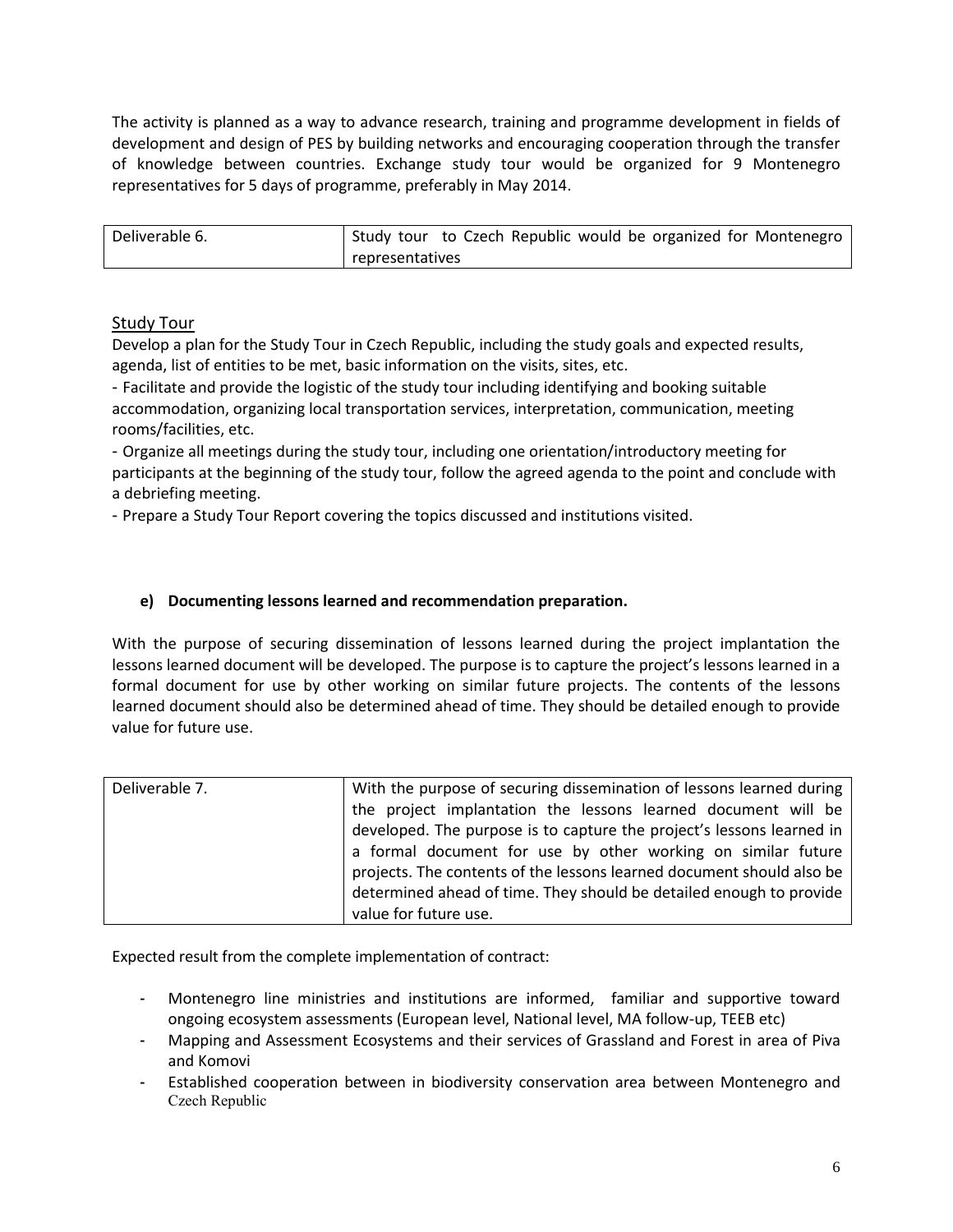- Documenting lessons learned and recommendation preparation.
- Mechanism of capturing a revenue stream for an ecosystem service (grassland or forest) provided by the two Regional parks to beneficiaries designed.

### **Reporting**

- 1. Report documenting best practice and lessons learnt in Czech Republic (incl. provided guidelines on processes and benefits from developing and using PES schemes and taking into consideration Montenegrin context); with a summary, approx. length 10-15 pages.
- 2. Draft presentation in PowerPoint on establishment of PES schemes in Montenegrin context.
- 3. Assessment on habitat-based ecosystem services. Habitat-based ecosystem services should be identified and prioritized.
- 4. Feasibility analysis of capturing a revenue stream for an ecosystem service provided by the two Regional parks to beneficiaries (based on desk work).
- 5. Preliminary report on study tour in Czech Republic
- 6. Final report including all the previous deliverables as annexes, and final brief report on study tour.

### **Payment**

| Outputs                                                                         | Percentage<br>(% of<br>contracted<br>price); | Timing                                | <b>Condition for Payment Release</b>                                                                                                                              |
|---------------------------------------------------------------------------------|----------------------------------------------|---------------------------------------|-------------------------------------------------------------------------------------------------------------------------------------------------------------------|
| Report on best practice<br>and Draft presentation                               | 20                                           | One month<br>upon contract<br>signing | UNDP's written acceptance (i.e., not<br>a)<br>mere receipt) of the quality of the<br>outputs; and<br>Receipt of invoice from the Service<br>b)<br>Provider.<br>c) |
| Assessment on<br>ecosystems services                                            | 30                                           | By October<br>2014                    |                                                                                                                                                                   |
| <b>Feasibility Study</b>                                                        | 30                                           | By November<br>2014                   |                                                                                                                                                                   |
| Final report, incl. report on<br>study tour and all<br>deliverables as annexes. | 20                                           | One month<br>prior contract<br>ending |                                                                                                                                                                   |